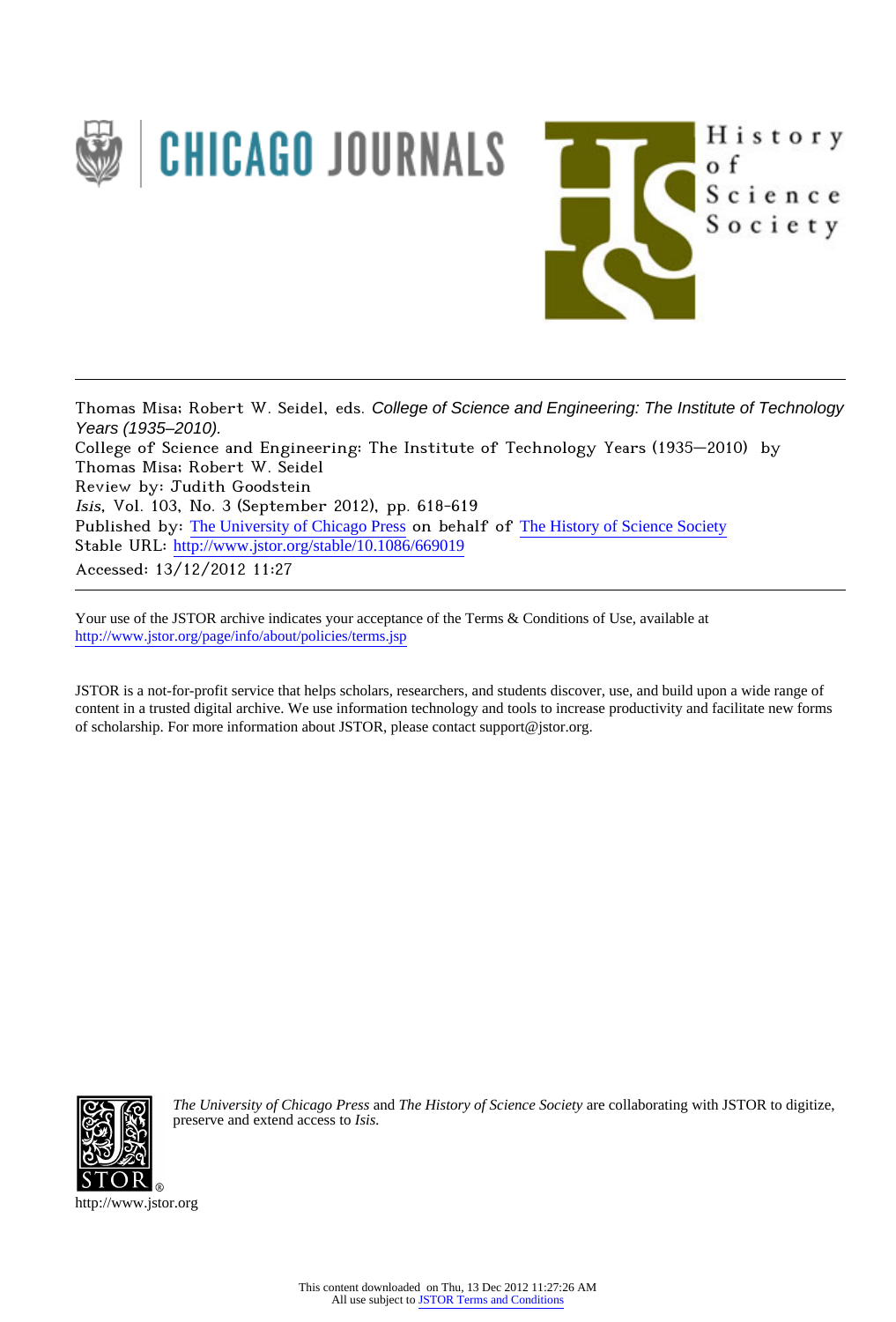order pioneers, like Van Allen, Herbert Friedman, or Fred Whipple, who came to this new way to practice science already trained, mature and established in their respective fields. Ludwig's memoir is a coming-of-age testimonial; it is not heraldic or particularly celebratory but, instead, a clinical reliving of endless labor, frustration, and jubilation at achieving any degree of success. Of course, as expected, there is a certain conviction to this work; as a winner's narrative it is constructed as a continuous thread, with very little doubt or deviation. Even so, Ludwig's accounting of events in the years 1957 and 1958 reveals the intensity of constantly conflicting demands of preparing payloads, attending to launches, retrieving data, and puzzling over the meaning of it all, amid constant worry about the effect his absences were having on his young family. It is an intimate portrait of how incremental advance led ultimately, but not inevitably, to revolutionary knowledge.

*Opening Space Research* chronicles Van Allen's creation of the Iowa cosmic ray program; it starts in the early 1950s, with his arrival on campus and establishment of a research team of undergraduate and graduate students. The first chapters chronicle the expeditions the team took developing and flying the innovative "rockoon" systems of balloon-launched sounding rockets. Recounting these early years, Ludwig provides both technical and operational perspective on preparing for launches at remote geomagnetic latitudes in expeditions made possible by Van Allen's strong contacts within naval circles. After a recounting of Van Allen's centrality to planning for the International Geophysical Year (IGY), Ludwig then shows the incorporation of the continuing Iowa expeditions into IGY aspirations, which led to a strong alignment with Wernher von Braun's Army Ballistic Missile Agency (ABMA). Throughout, Ludwig provides valuable insight into how Van Allen's close working relations with both Navy and Army patrons translated to the working level in his team of students.

Highly useful is the perspective Ludwig brings for understanding the interinstitutional complexities obtaining between Van Allen's Iowa team, Von Braun's ABMA, and William Pickering's Jet Propulsion Laboratory. We are all familiar with the iconic portrait of those three men, holding aloft an Explorer satellite on the stage of the Great Hall of the National Academy of Sciences at 1:30 a.m. on Saturday, 1 February 1958 (reproduced in the book as Figure 9.3). Space history wonks delight in speculating on whether Pickering and Von Braun were consciously holding the cylinder just out of Van Allen's comfortable reach. Ludwig's detailed breakdown of events and circumstances leading to this triumphal moment more than justifies our speculation.

Later chapters follow the Iowa team's participation in discovering the trapped radiation and elucidating its extent and structure. Probably of greatest interest for *Isis* readers, however, will be Ludwig's detailed accounting of Iowa team participation in the Argus project. His narrative may not change the minds of those who criticize Van Allen's participation in monitoring these atmospheric nuclear tests, but it may help them appreciate why he really had no viable choice in the matter—which was, of course, characteristic of the emerging space sciences.

DAVID DEVORKIN

**Thomas Misa; Robert W. Seidel** (Editors). *College of Science and Engineering: The Institute of Technology Years (1935–2010)*. iv 192 pp., illus., app., bibls. Minneapolis: Charles Babbage Institute, 2010. \$58.99 (cloth).

The College of Science and Engineering at the University of Minnesota is today one of the finest technological institutions in the country. It all began in 1851, when the Territorial Legislature founded the Minneapolis-based university as a preparatory school where, for the munificent sum of \$4 a quarter, an elderly clergyman instructed a handful of local children in the three Rs. The technical subjects developed in fits and starts, spurred by the passage of the Morrill Act in 1862, which offered states (Minnesota had taken its first baby steps as a state in 1858) large grants of land in exchange for college-level work in agriculture and vocational training in engineering, industrial drawing, and other "mechanic arts" subjects. With the financial backing of state senator and flour magnate John Sargent Pillsbury, who joined the university's board of trustees in 1863, school officials effectively shelved plans by the state's agricultural interests to create a second campus elsewhere. Pillsbury Hall, a monument to his efforts to grow the university in Minneapolis, opened in 1890.

By then, a full-fledged course in electrical engineering had been introduced, the physics department boasted one professor on its roster, and the rush to add courses in telegraph, telephone, and electric railways had begun. The coming and going of instructors in these fields, and the rise of a new School of Technical and Applied Chemistry in 1897 and its transformation into an independent School of Chemistry in 1904, is the starting point of Chapter 1 of this